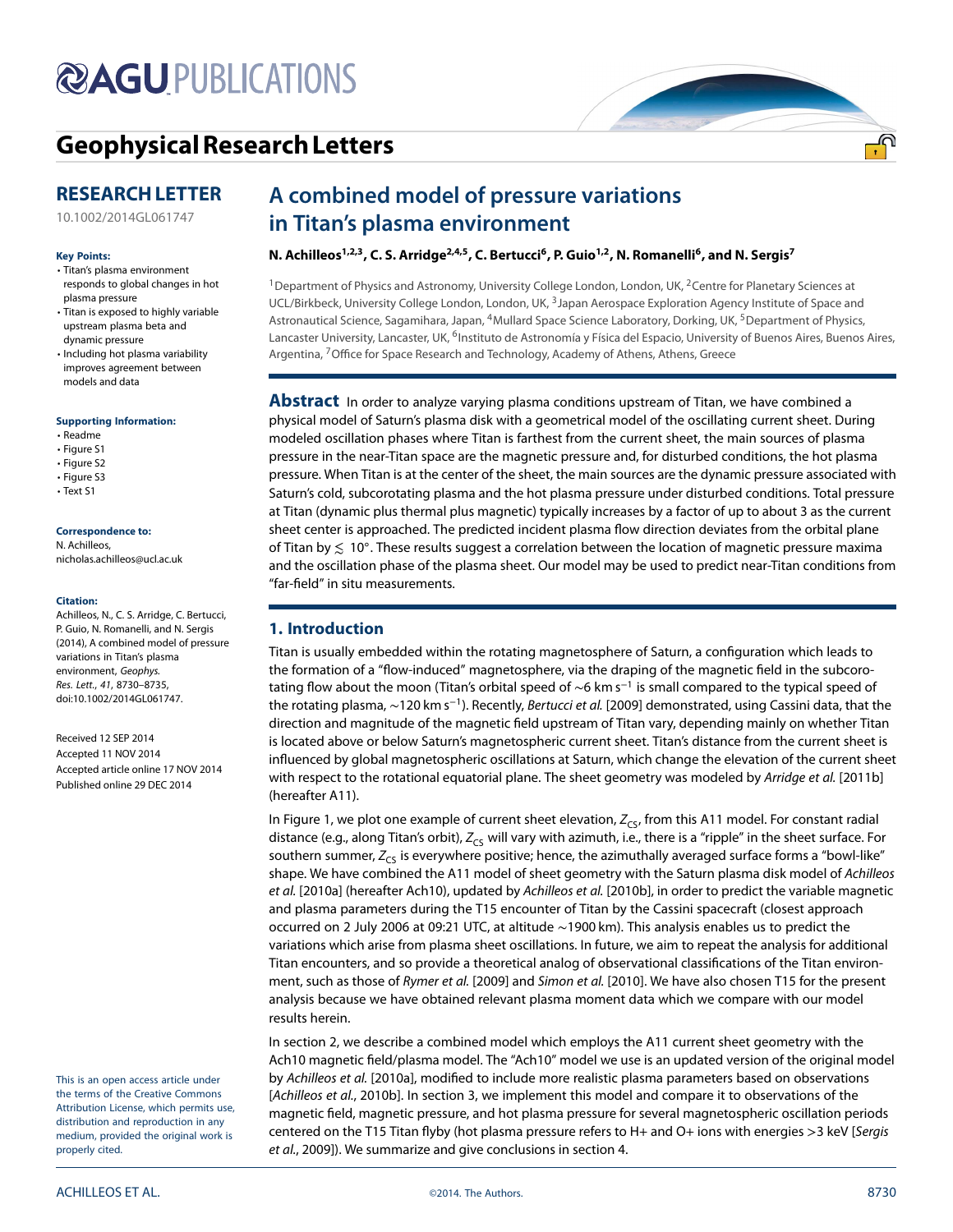<span id="page-1-1"></span>

<span id="page-1-0"></span>**Figure 1.** Plasma sheet geometry: Contours indicate the altitude  $Z_{\text{CS}}$  (in units of Saturn radii  $R_{\text{S}}$ ) of the A11 model current sheet above Saturn's rotational equator (see text). The geometry shown is for southern summer. The black, dashed circle is Titan's orbit, and the gray squares represent a curve of constant "phase" in the sheet—this curve passes through the point of maximum  $Z_{CS}$  at each radial distance. The  $X_{\text{KSMAG}}$ axis is the intersection of the rotational equator and the noon meridian of Saturn local time (SLT). The whole pattern rotates with a variable period, following that of the SKR.

# **2. Plasma Disk Model Description**

For this study, we require a "two-component" model of Saturn's plasma disk. The first component is the A11 geometrical model of the current sheet, illustrated in Figure [1.](#page-1-0) For cylindrical radial distance exceeding ~12  $R<sub>S</sub>$ , the altitude  $Z<sub>CS</sub>$  of the current sheet (with respect to Saturn's rotational equator) is given by A11:

<span id="page-1-3"></span>
$$
Z_{CS} = [\rho - R_H \tanh(\rho/R_H)] \tan(-\theta_{\odot})
$$
  
+ 
$$
\tan(\theta_T) (\rho - \rho_o) \cos(\lambda), \quad \rho > 12 R_S \quad (1)
$$

where the first term represents the axisymmetric bowl and the second term the spatial oscillation, or ripple. Symbols have the following meanings:  $\rho$  is cylindrical radial distance with respect to the planet's rotational/magnetic axis,  $R_H$  is the hinging distance which controls the curvature of the bowl, *⊙* is the subsolar latitude at Saturn (positive for northern latitude, negative for southern),  $\theta_{\tau}$  is an effective angle of tilt for the current sheet,  $\rho_o = 12 R_S$  is a scaling distance which controls the amplitude of the ripple.  $\lambda$ represents the following phase angle for describing plasma sheet oscillation, dependent on both position and time:

$$
\lambda = \lambda_{\text{SLS3}} - \lambda_o - \Omega_{\text{SKR}} \left( \rho - \rho_o \right) / V_{\text{WAVE}}, \tag{2}
$$

where SLS3 denotes the longitude of Kurth et al. [2008], based on fitting a low-order polynomial to the nonstationary period of the Saturn Kilometric Radiation (SKR). Since SLS3 was developed, distinct SKR signals have been identified in Saturn's northern and southern hemisphere [e.g., Lamy, 2011]-the SLS3 phase lies consistently within ∼30◦ of that of the southern SKR source [Andrews et al., 2010]. A "prime meridian" parameter denoted by  $\lambda_o$  is fitted by A11 to different passes of Cassini data.  $\Omega_{SKR}$  is a variable angular velocity corresponding to the SLS3 period. V<sub>WAVE</sub> is a "wave speed" parameter which introduces a systematic delay of the oscillation phase with radial distance (see Figure [1\)](#page-1-0). The T15 Titan encounter occurred during Cassini's Revolution 25. We thus adopt sheet parameters consistent with those used by A11 for their Rev 25 model fit, namely,  $\lambda_o = 100^\circ$ ,  $V_{\text{WAVE}} = 5 R_S h^{-1}$ ,  $R_H = 16 R_S$ ,  $\theta_T = 12^\circ$ ,  $\rho_o = 12 R_S$ .

The second component of our plasma disk model provides magnetic field and plasma distributions for an axisymmetric, rotating magnetosphere in force balance (see Ach10 and supporting information). The Ach10 model assumes north-south symmetry, with a current sheet lying in the rotational equator. Any plasma parameter is a function of two coordinates, e.g.,  $\rho_\mu$  and  $Z_\mu$ , the respective cylindrical radial distance and altitude (with respect to the rotational equator) in the "Ach10 model space." In order to combine the Ach10 model with the A11 sheet geometry, we calculate "equivalent Ach10 model coordinates" corresponding to the spacecraft's actual location:

<span id="page-1-2"></span>
$$
\rho_{\mu} = \rho_{S/C}, Z_{\mu} = (Z_{S/C} - Z_{CS})\hat{\mathbf{z}} \cdot \hat{\mathbf{n}}, r_{\mu} = (\rho_{\mu}^2 + Z_{\mu}^2)^{1/2}, \cos \theta_{\mu} = Z_{\mu}/r_{\mu},
$$
\n(3)

where  $\rho_{S/C}$  is the spacecraft's actual cylindrical radial distance from the planet's rotation / dipole axis,  $Z_{S/C}$ and  $Z_{\text{c}}$  are the respective altitudes of the spacecraft and the A11 current sheet with respect to the rotational equator,  $\hat{z}$  is a unit vector pointing in the northern direction of the planet's axis, and  $\hat{n}$  is the unit vector normal to the A11 current sheet at the distance  $\rho = \rho_{S/C}$ . These expressions assume that the local structure of the disk plasma (at Cassini) may be approximated by a version of the Ach10 model, whose plane of symmetry has been rotated to match the local tangent plane of the A11 sheet.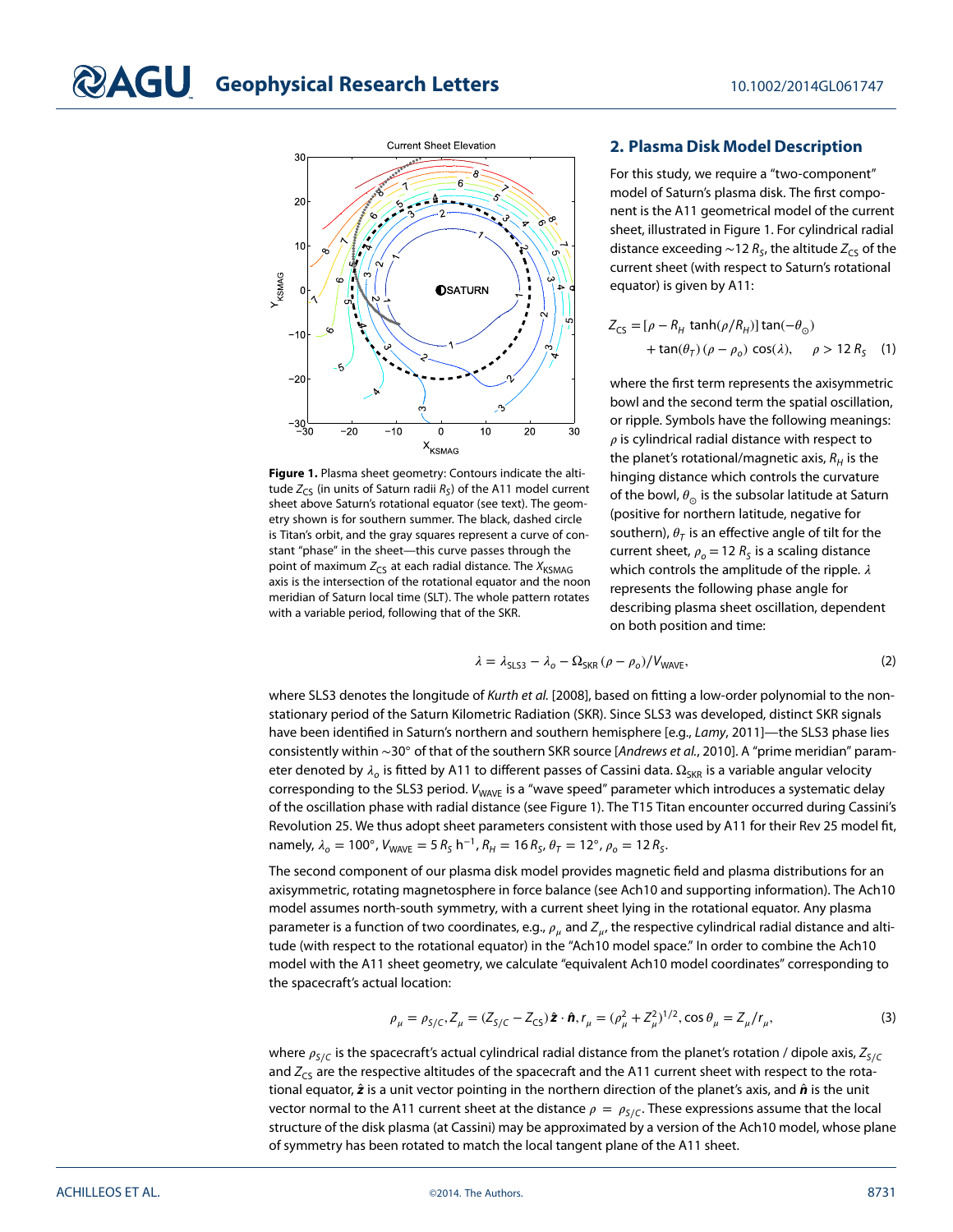

<span id="page-2-1"></span><span id="page-2-0"></span>**Figure 2.** (first to third panels) Cylindrical components of the magnetic field (in units of nano-Tesla, nT) observed by Cassini, and predicted by the model, during several magnetospheric oscillations before and after the T15 wake crossing (vertical gray line). The zero of time indicates closest approach to Titan. Plotted data were generated by smoothing the magnetometer (MAG) 1 min averaged data (cadence of 1 min) using a 10-point boxcar filter, then downsampling to one sample every 10 min. Model fields for both Cassini and Titan-center-based observers are shown. (fourth panel) Equivalent Ach10 model coordinates along the spacecraft trajectory.  $Z_{\mu}$  indicates perpendicular distance from the spacecraft to the A11 current sheet.

The final form of the model field components is given by an internal centered dipole (Ach10), aligned with Saturn's rotation axis, combined with an external component "anchored" to the A11 geometry, as follows:

$$
\mathbf{B} = \mathbf{B}_{\mathbf{dip}} + \mathbf{B}_{\mathbf{ext}}, \ \mathbf{B}_{\mathbf{ext}} = \Delta B_{\rho} \hat{\rho}_{\mathsf{CS}} + \Delta B_{Z} \hat{\mathbf{n}} \n+ B_{\phi} \hat{\phi}_{\mathsf{CS}}, \ \hat{\rho}_{\mathsf{CS}} = \frac{\hat{\phi}_{\mathsf{ROT}} \times \hat{\mathbf{n}}}{|\hat{\phi}_{\mathsf{ROT}} \times \hat{\mathbf{n}}|}, \hat{\phi}_{\mathsf{CS}} = \hat{\mathbf{n}} \times \hat{\rho}_{\mathsf{CS}} \tag{4}
$$

where the  $\Delta B$  quantities are the cylindrical external field components (total field minus internal dipole) from the Ach10 model, interpolated on the model grid at "equivalent coordinates"  $r_u$ , cos  $\theta_u$  from equation [\(3\)](#page-1-2). The  $\Delta B$  represents external currents and include a minor magnetopause "shielding field." Unit vectors  $\hat{\rho}_{\text{CS}}$ ,  $\hat{\phi}_{\text{CS}}$ lie in the tangent plane of the A11 sheet, while  $\hat{\phi}_{\text{ROT}}$  lies in the local direction of planetary corotation. Adapting the approach of A11, we add an azimuthal field  $\emph{B}_{\phi}=-\frac{1}{2}\Delta\emph{B}_{\rho}$  to represent the azimuthal "bending" of the field lines.

# **3. Comparison of Plasma Disk Models and T15 Observations**

In Figure [2,](#page-2-1) we show the observed and modeled components of the magnetic field in cylindrical coordinates. The two Ach10 model parameters explored, in order to fit the data, are the effective magnetodisk radius  $R_{\text{DISK}}$  (which is the equatorial radius of the axisymmetric model's outer boundary/magnetopause) and a proxy for the ring current activity which makes use of the global hot plasma pressure, based on multiorbit statistics of the pressure moments from the Cassini Magnetospheric Imaging

Instrument (MIMI) [see Achilleos et al., 2010b; Sergis et al., 2007]. The model field shown is for  $R_{\text{DISK}} = 40 R_S$ and average ring current (equivalent to hot plasma pressure  $P_H = 2 \times 10^{-3}$  nPa at Titan's orbit). We show several magnetospheric oscillations. The fits to the amplitude and phase of the  $B_\rho$  (radial) and  $B_\phi$  (azimuthal) fields are reasonable, although (i) the displayed  $B_a$  data show a change in sign during most oscillations, indicative of passage north of the current sheet plane, which is not reproduced with the model, and (ii) the  $B_{ab}$  fluctuations show a much steeper "rising" part compared to the model, suggesting that the plasma sheet ripple exhibits structure more complex than a sinusoidal form (equation [\(1\)](#page-1-3)). The model  $B<sub>z</sub>$  is almost in antiphase with the observation, also suggesting additional plasma sheet structure beyond our "wavy disk" model (e.g., a rotating azimuthal anomaly in hot pressure has been proposed by Brandt et al. [2010]). Importantly, the predicted fields for a Titan-center-based observer can have significantly different amplitudes and mean values from the fields at the spacecraft, highlighting the need for reliable models in order to predict near-Titan conditions when using data acquired at further distances (*>>* 50 Titan radii). We show a similar plot in the supporting information for a disturbed ring current model, for which the profile of  $P_h V_{\alpha}$ , the product of hot plasma pressure and flux tube volume, was increased to twice the values for the "disturbed ring current" of Achilleos et al. [2010b], and the disk radius reduced to 35  $R_s$  in order to facilitate obtaining a force balance solution (more details in the supporting information). This disturbed-ring-current model gives better agreement with the amplitudes of the oscillations in  $B_{\rho}$  at times following the Titan encounter.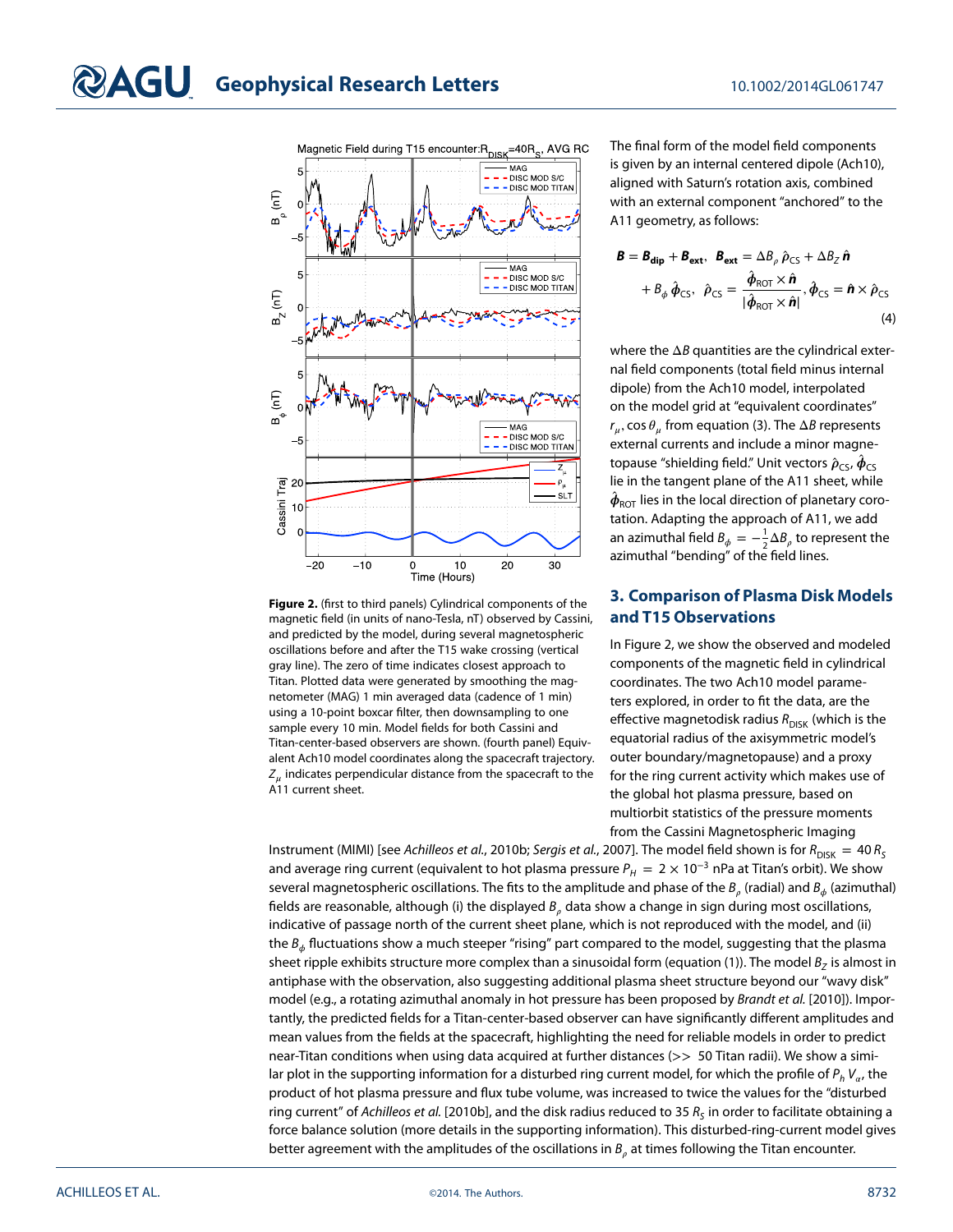

<span id="page-3-0"></span>**Figure 3.** (a) Model predictions for a disk of effective radius  $R_{\text{DISK}} = 40 R_{\text{S}}$ and average ring current level (see text). (top) Predicted vertical velocity components for the plasma sheet for the same time interval as Figure [2.](#page-2-1) (middle) Model azimuthal velocities for the cold plasma on planetary flux tubes conjugate to the spacecraft. (bottom) Predicted pressure contributions, color coded according to physical origin. Pressure is normalized through division by  $B_o^2/\mu_o$ , where  $B_o = 21,160$  nT is approximate equatorial field strength at the surface of Saturn. (b) Model predictions for a disk of effective radius  $R_{\text{DISK}} = 35 R_S$  and a disturbed ring current level (see text) (using same time interval as Figure 3a). (top) Pressure contributions, color coded according to physical origin (for clarity, the hot pressure model from Figure 3a, at times *>* 15 h, is shown as a red dashed curve). (bottom) Plasma beta parameters corresponding to the model pressures and to the observed hot plasma/magnetic pressure.

In Figure [3a](#page-3-0), we show model plasma parameters corresponding to the field model of Figure [2.](#page-2-1) The vertical velocity  $V<sub>z</sub>$  of the plasma sheet is similar for Titan and Cassini reference frames near closest approach, with values up to  $\sim$ 30 km s<sup>-1</sup>. Similar vertical velocities were measured by the Cassini plasma spectrometer (CAPS) during the T15 flyby [Sillanpää et al., 2011]. The azimuthal velocity of the cold plasma, lying on field lines conjugate with the spacecraft, is shown in Figure [3a](#page-3-0) (middle). The largest northward excursions of the plasma sheet (zero-crossing points which occur after the positive maxima in  $V_z$ ) are accompanied by decreases in  $V_{\phi}$  as the spacecraft moves away from the current sheet and connects to flux tubes extending to larger radial distances, which rotate more slowly. Note that  $V_{\phi}$  for the interval shown, combined with the  $V_z$ for the Titan frame, indicate that the upstream plasma flow direction is tilted with respect to the rotational equator by angles *≲* 12◦. The location of maximum magnetic pressure along draped flux tubes would also be expected to deviate from the rotational equator, for appropriate oscillation phases.

The observed magnetic field is dominantly radial outside the current sheet. The maximum value of  $|B_a/B_z|$ for the interval shown is ∼20, which also equals the maximum ratio  $|E_z/E_a|$  for the convective electric field (see Arridge et al. [2011a] for more details).

In Figure [3a](#page-3-0) (bottom), we show the contributions to plasma pressure from various sources. The maximum pressure during current sheet encounters is provided by the dynamic pressure of the cold, subcorotating plasma (violet curve). In the exterior regions or "lobes" of the sheet, magnetic pressure shows local maxima and is the dominant pressure source for this average-ring-current model. The amplitudes and phasing of the observed fluctuations in magnetic pressure (thin gray curve) are in reasonable agreement with the model—although the narrower observed minima suggest a thinner sheet. The hot plasma pressure (red curve) shows relatively weak fluctuations compared to the other curves, since we assume that the hot population has uniform pressure all the way along the field lines. The blue curve indicates thermal pressure of the cold plasma. The total effective pressure predicted by the model near Titan (i.e., dynamic plus thermal plus magnetic) typically increases by a factor of approximately 3 as the current sheet center is approached. This change is mainly due to the variability in dynamic pressure between the sheet center and lobes (the relative change in pressure becomes ∼25% if dynamic pressure is excluded). For more information on pressure moments and force balance, see the supporting information.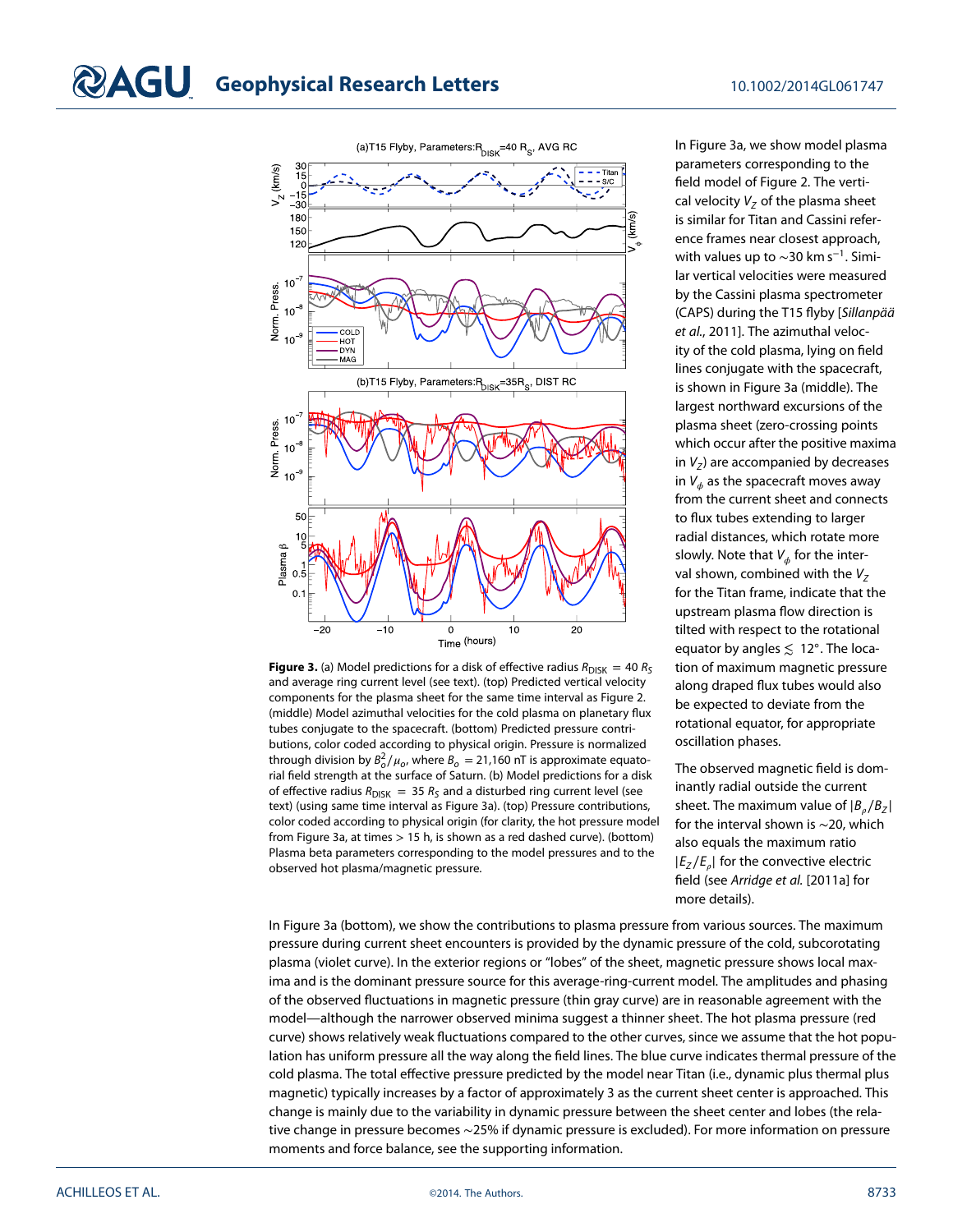In Figure [3b](#page-3-0), we compare observed and modeled hot plasma pressure using the disturbed-ring-current model described above. Comparing the red curves (Figure [3b](#page-3-0), top), the observed hot plasma pressure reasonably agrees with the model over the time interval containing the first three sheet encounters (*≲* 7 h). Interestingly, the average-ring-current hot pressure model (superposed red dashed curve) is clearly a better match to the data for times later than ∼15 h after Titan closest approach. The data show additional variability in hot pressure, partly due to plasma injections and ion beams, which are not explicitly modeled. This disturbed-ring-current model, in comparison to the average-ring-current case (Figure [3a](#page-3-0)), shows more comparable values of magnetic and hot pressure in the lobes of the sheet (more details of models in the supporting information).

Figure [3b](#page-3-0) (bottom) shows model plasma beta parameters and the observed hot plasma beta from the Cassini data. The model hot plasma beta ( $\beta_h$ ) varies between ~0.5 and 30, while the observed  $\beta_h$  reaches values as low as ∼0.005. A "pseudo" plasma beta may be defined for the dynamic pressure (Ach10) according to  $\beta_d = P_{dyn}/P_{mag}$ , where subscripts indicate dynamic and magnetic pressures.  $\beta_d$  shows local maximum values similar to those for  $\beta_h$ . The thermal cold plasma beta,  $\beta_c$ , shows the lowest model values, down to ∼ 2% of  $\beta_h$ . The ratio  $\beta_c/\beta_d$  has minimum values of ~10%, indicating that the bulk kinetic energy of the cold plasma ions far exceeds their thermal energy.

## <span id="page-4-0"></span>**4. Conclusions**

We have calculated a plasma disk model for conditions at the orbit of Titan during the T15 encounter by Cassini. Our model reproduces some of the large-scale variability in the observed magnetic field, although more complex structure for the ripple in the current sheet is required for better agreement. The model outputs are in reasonable agreement with the Cassini observations of magnetic pressure and hot plasma pressure.

For magnetospheric oscillation phases where Titan is farthest from the current sheet, the field is strongly radial and the dominant source of pressure is the magnetic or hot plasma pressure. For phases where Titan is near the center of the sheet, the dominant sources are dynamic and hot plasma pressure. Magnetospheric oscillations also control changes in vertical and azimuthal velocities of the cold plasma for a Titan-based observer. In our model, the incident direction of cold plasma flow may be displaced from Titan's orbital plane by angles of the order ∼10◦. This result is in good agreement with observations of the plasma flow velocity by Sillanpää et al. [2011].

Finally, the plasma disk oscillations and global changes in the hot plasma pressure lead to a wide range of plasma beta regimes in which Titan may be immersed. The hot plasma beta may be as high as ∼30 for phases when Titan is at the center of the disk. The cold plasma beta is lower by a factor of ∼5 for the model sheet encounter closest to Titan. A pseudo plasma beta associated with the cold plasma dynamic pressure is comparable to or higher than the hot plasma beta near the disk center, depending on ring current state.

This variability in plasma conditions presents a complex requirement for modeling studies. Other models use time-dependent MHD approaches to simulate the plasma flow and periodicities [e.g., Winglee et al., 2013; Jia et al., 2012]. Our model, however, has allowed us to quantify the importance of both hot and cold particle pressure in shaping the near-Titan magnetic and plasma conditions. Our future work will comprehensively explore the response of all near-Titan pressure components and magnetic field to (i) changes in solar wind dynamic pressure and (ii) changes in global hot plasma content. Our model may be used to predict near-Titan conditions from far-field in situ measurements and also to predict plasma moments for observational situations where these are scarce, but magnetic measurements are available.

## **References**

Achilleos, N., P. Guio, and C. S. Arridge (2010a), A model of force balance in Saturn's magnetodisc, Mon. Not. R. Astron. Soc., 401, 2349–2371, doi[:10.1111/j.1365-2966.2009.15865.x.](http://dx.doi.org/10.1111/j.1365-2966.2009.15865.x)

- Achilleos, N., P. Guio, C. S. Arridge, N. Sergis, R. J. Wilson, M. F. Thomsen, and A. J. Coates (2010b), Influence of hot plasma pressure on the global structure of Saturn's magnetodisk, Geophys. Res. Lett., 37, L20201, doi[:10.1029/2010GL045159.](http://dx.doi.org/10.1029/2010GL045159)
- Andrews, D. J., A. J. Coates, S. W. H. Cowley, M. K. Dougherty, L. Lamy, G. Provan, and P. Zarka (2010), Magnetospheric period oscillations at Saturn: Comparison of equatorial and high-latitude magnetic field periods with north and south Saturn kilometric radiation periods, J. Geophys. Res., 115, A12252, doi[:10.1029/2010JA015666.](http://dx.doi.org/10.1029/2010JA015666)

Arridge, C. S., N. Achilleos, and P. Guio (2011a), Electric field variability and classifications of Titan's magnetoplasma environment, Ann. Geophys., 29, 1253–1258, doi[:10.5194/angeo-29-1253-2011.](http://dx.doi.org/10.5194/angeo-29-1253-2011)

Arridge, C. S., et al. (2011b), Periodic motion of Saturn's nightside plasma sheet, J. Geophys. Res., 116, A11205, do[i:10.1029/2011JA016827.](http://dx.doi.org/10.1029/2011JA016827)

## **Acknowledgments**

We acknowledge the continued collaboration of the Cassini magnetometer (MAG) and plasma (CAPS and MIMI) instrument teams. N.A. acknowledges useful discussions with colleagues at JAXA and was supported for this work by UK STFC Consolidated grant ST/J001511/1 (UCL Astrophysics). C.S.A. was funded by a Royal Society Research Fellowship. C.B. acknowledges the financial support of the Europlanet Expert Exchange programme. Further details of magnetodisk model outputs and observational data used in this study are available from the first author upon request. N.R. is supported by a PhD grant from CONICET.

The Editor thanks two anonymous reviewers for their assistance in evaluating this paper.